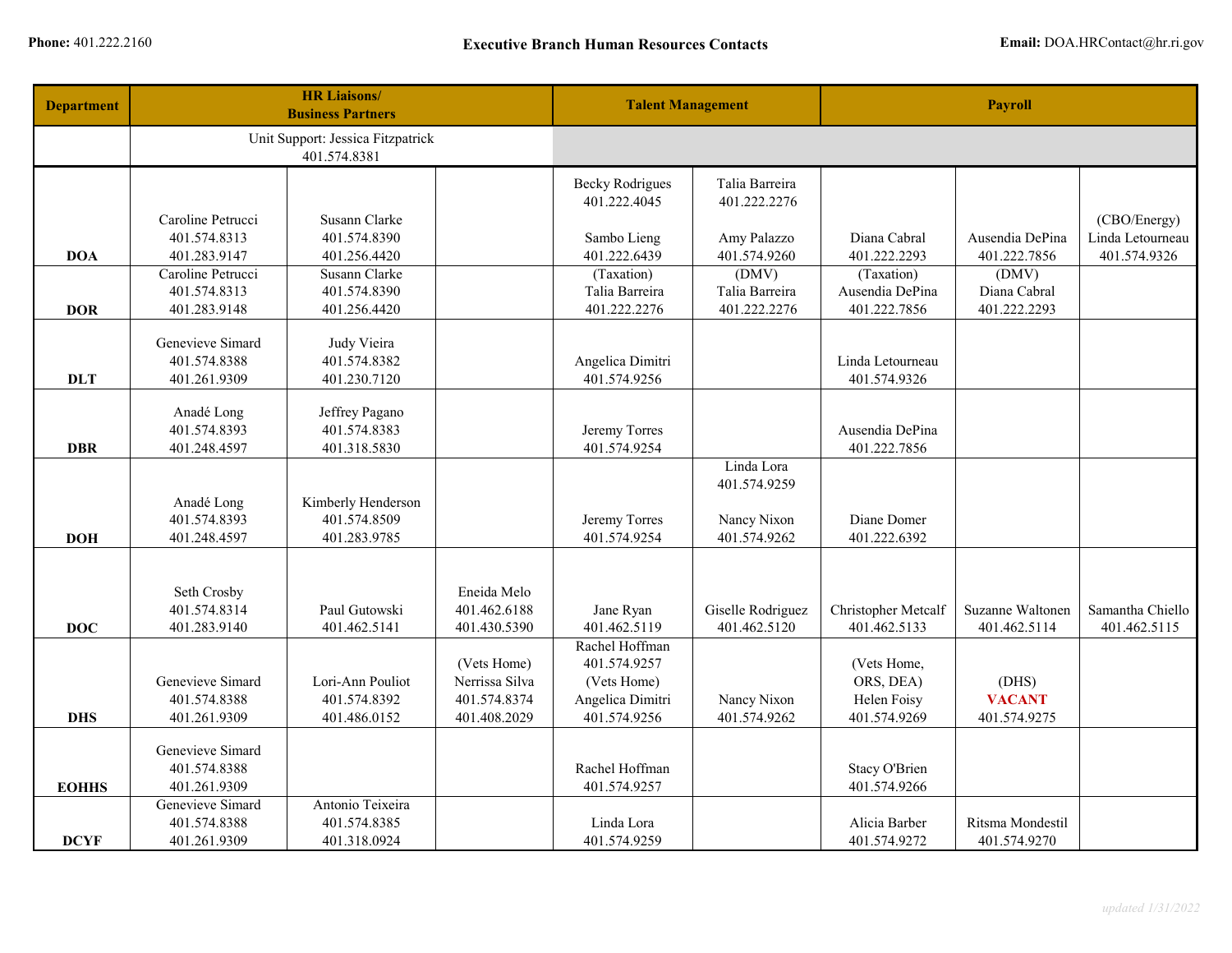| <b>Department</b> | <b>HR Liaisons/</b><br><b>Business Partners</b> |                |                    | <b>Talent Management</b> |                 | <b>Payroll</b> |                  |                   |
|-------------------|-------------------------------------------------|----------------|--------------------|--------------------------|-----------------|----------------|------------------|-------------------|
|                   |                                                 |                |                    |                          |                 |                |                  | (ESH)             |
|                   |                                                 |                |                    |                          |                 |                |                  | Jennifer Cloutier |
|                   |                                                 | (RICLAS)       | (ESH)              |                          |                 |                | (Zambarano,      | 401.574.9268      |
|                   | Genevieve Simard                                | Marie Joseph   | <b>Stacy Suazo</b> |                          |                 | (RICLAS)       | Admin)           |                   |
|                   | 401.574.8388                                    | 401.574.8384   | 401.574.8389       | Amy Palazzo (ESH)        | Nadine Ramos    | Stacy O'Brien  | Matthew Sandbach | Shay Fenchal      |
| <b>BHDDH</b>      | 401.261.9309                                    | 401.336.9640   | 401.408.9783       | 401.574.9260             | 401.574.9263    | 401.574.9266   | 401.574.9267     | 401.574.9274      |
|                   |                                                 |                |                    |                          |                 |                | (Sheriffs, CPOs, |                   |
|                   | Anadé Long                                      | Clara McNulty  |                    |                          |                 | (State Police) | E911, Military)  |                   |
|                   | 401.574.8393                                    | 401.574.8391   |                    | Maura Gazzero            | Rafelina Burgos | Tania Antonson | Lisa Huoy        |                   |
| <b>DPS</b>        | 401.248.4597                                    | 401.439.8865   |                    | 401.764.5823             | 401.764.5790    | 401.764.5787   | 401.222.1319     |                   |
|                   |                                                 |                |                    |                          |                 |                |                  |                   |
|                   | Anadé Long                                      | Clara McNulty  |                    |                          |                 |                |                  |                   |
|                   | 401.574.8393                                    | 401.574.8391   |                    | Heather Fortin           | Maura Gazzero   | Tania Antonson |                  |                   |
| <b>EMA/RING</b>   | 401.248.4597                                    | 401.439.8865   |                    | 401.275.4648             | 401.764.5823    | 401.764.5787   |                  |                   |
|                   |                                                 |                |                    |                          |                 |                |                  |                   |
|                   | Anadé Long                                      | Jeffrey Pagano |                    | Irene Godin              |                 |                |                  |                   |
|                   | 401.574.8393                                    | 401.574.8383   |                    | 401.222.2774             | Julie Berry     | Patty McMahon  | Talia Barreira   |                   |
| <b>DEM</b>        | 401.248.4597                                    | 401.318.5830   |                    | x4607                    | 401.563.4613    | 401.574.9325   | 401.222.6392     |                   |
|                   |                                                 |                |                    |                          |                 |                |                  |                   |
|                   | Seth Crosby                                     |                |                    |                          |                 |                |                  |                   |
|                   | 401.574.8314                                    |                |                    | Julie Berry              | Jestina Dorley  | Martha Boffa   | Cheryl Allen     |                   |
| <b>DOT</b>        | 401.283.9140                                    |                |                    | 401.563.4613             | 401.563.4613    | 401.563.4601   | 401.563.4602     |                   |